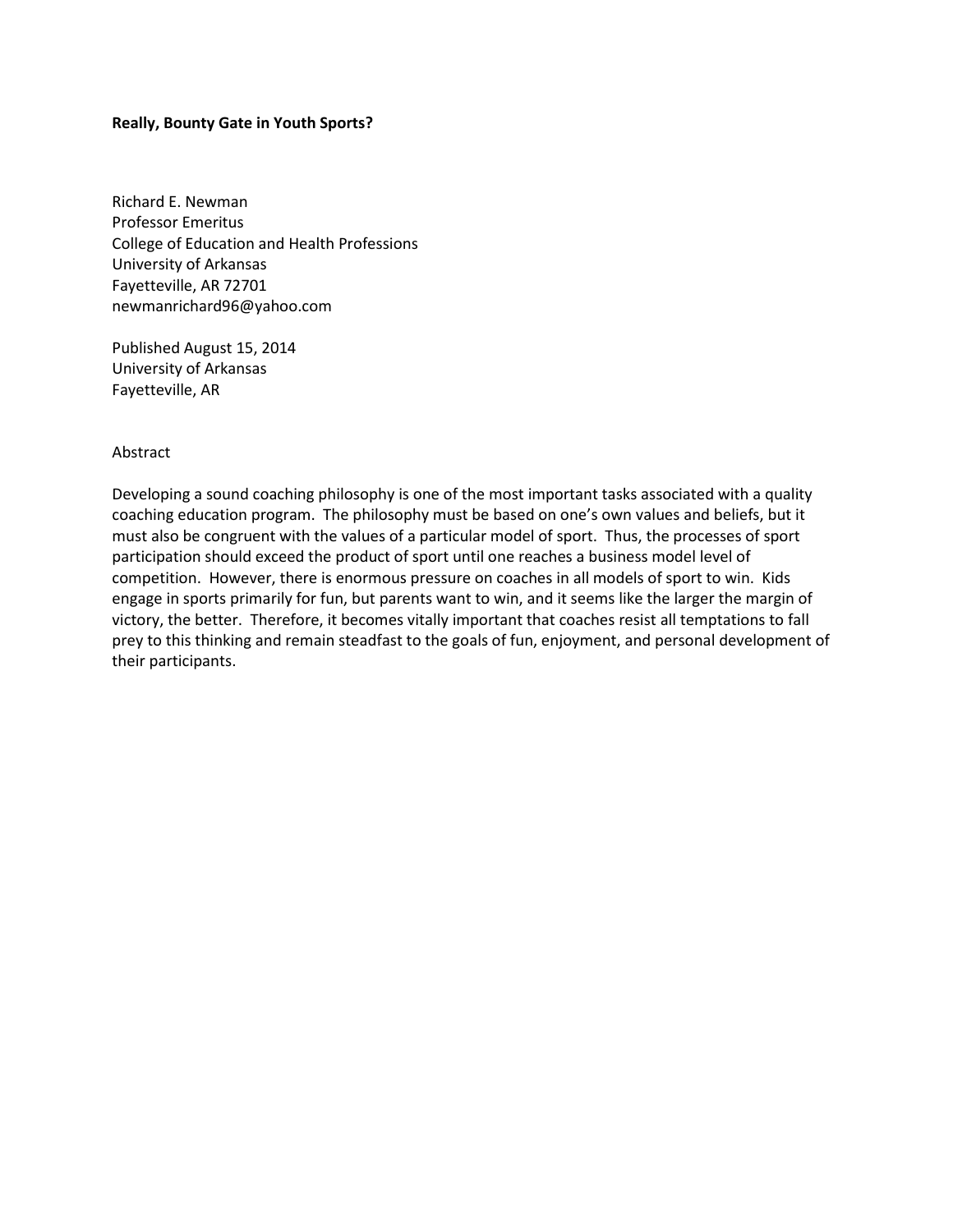### "Really, Bounty Gate in Youth Sports?"

How do you transcend from the noble ideal of "Muscular Christianity" to a mindset of vigilante justice and the willful intent to do bodily harm to an opponent? An extreme shift in thinking, to say the least, but the change would appear to be a fact of reality. As such, it reflects how the product of sport has taken center stage over the processes associated with sport participation in our society today. The ultimate prize, winning, has surpassed all other values associated with sport participation. Unfortunately, we are seeing this "win-at-all-cost" mentality emerging in virtually every model of sport.

Those people who have an avid interest in professional sport, especially the National Football League, are well aware of the recent bounty gate scandal. This was an in-house incentive program by the New Orleans Saints' coaches to give financial rewards to Saints players for disabling key performers on opposing teams. The underlying goal of bounty gate was to increase the odds of success for the Saints in each week's game by eliminating the potential productivity of key performers on opposing teams.

Unfortunately, what happens at one level in sport can and/or does ultimately filter down to each of the subsequent lower levels. The process is reminiscent of an hour glass. The following examples are illustrations of bounty gate mentality sifting down to a youth sport and/or a recreational model of sport.

In his book entitled, "Why Johnny Hates Sports", Fred Engh cited some statistical information about abuse and youth sport programs. Chief among six pieces of data was the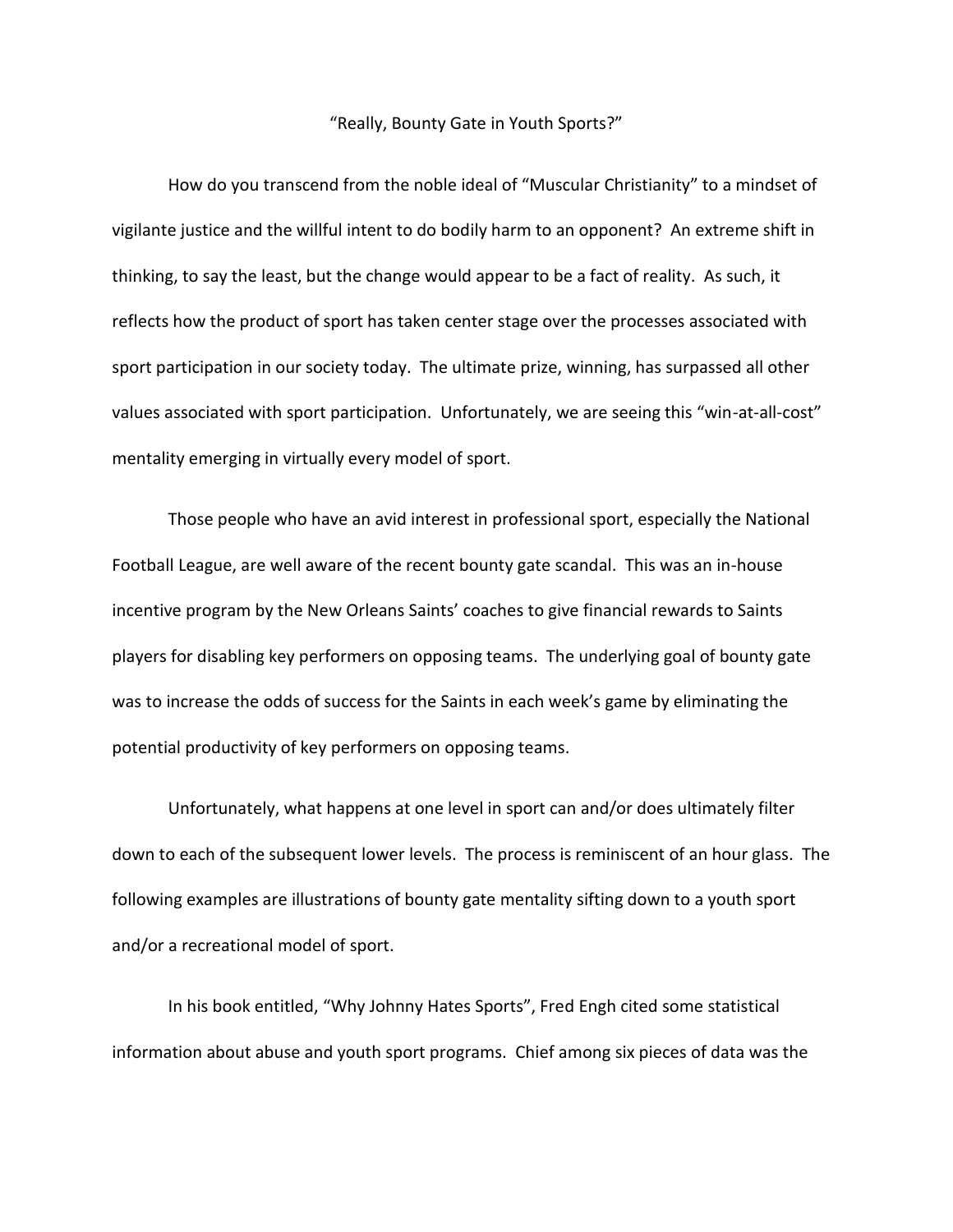fact that "eight percent of youngsters surveyed said they had been pressured to intentionally harm others" (Engh, 2002, p. 140).

More recently, Athletic Business E-News Daily published an online article entitled, "Study Reveals Alarming Safety Trends in Youth Sports" (Gaio). The article contained several pieces of statistical data from survey research that emulated the concept of bounty gate's existence in youth sport settings or in a recreational model of sport. Specifically, the following facts or trends were revealed from the study:

- (a) "Eleven percent of youth athletes claim to have been offered some form of reward, or "bounty", as an incentive to injure an opposing player;
- (b) 30 percent of respondents have been "secretly glad" when a player on the other team got hurt; and
- (c) 16 percent of respondents say either they or a teammate has 'tried to hurt a player on the opposing team'".

Finally, two recent Orange County Register articles (Sharon & Mickadeit, Mickadeit) disclosed "Pop Warner football coaches reportedly offering cash incentives to their 10 and 11-year-old players for particularly violent hits, and even larger incentives for knocking opponents out of games" (Gaio).

The preceding examples serve to illustrate how unethical behaviors and conduct have evolved in all levels of sport because of a "win-at-all-cost" mentality that is so pervasive today. In fact, a recent study by the U.S. Anti-Doping Agency (USADA) showed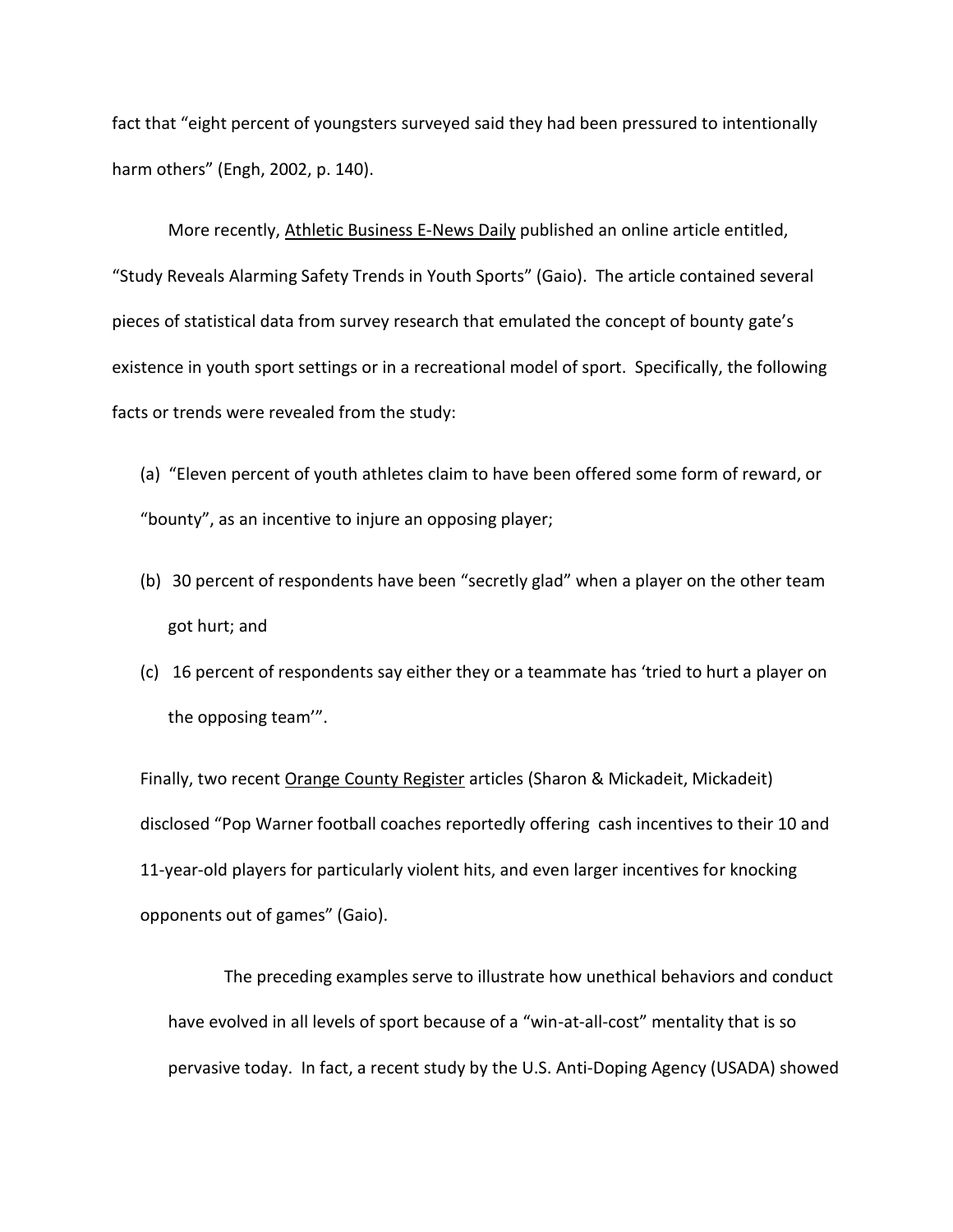nearly 67% of U.S. adults contend that sport overemphasizes the value of winning and 41% who self-reported cheating did so because they were obsessed with winning (USADA). This flawed thinking and its associated transgressions are the antithesis of values, actions, and conduct espoused by eminent advocates of recreational and educational models of sport. Therefore, it is the writer's contention that we must steadfastly adhere to a cultural climate that is recommended by the leading spokespersons affiliated with recreational and educational models of sport.

One essential step toward fostering the above cultural focus may well rest with the availability and implementation of quality coaching education programs. Appropriate coaching education programs should contain a variety of built-in safeguards that would discourage or deter a "win-at-all-cost mentality" on the part of coaches. For example, it is imperative that coaches understand the basic mission and values associated with the five commonly accepted models of sport. Figure 1 displays an outline of these models and the corresponding mission and values of each structure.

This display affords a mere snapshot of the most commonly accepted models of sport. A more detailed examination and description of these models can be found in Character Counts! excellent training program for coaches or other interested parties which is entitled, "Pursuing Victory With Honor". Character Counts! is a youth ethics initiative that originated at the Josephson Institute in Los Angles, California. The institute itself is devoted to seeing sport utilized as a positive mechanism for proper ethics, sportsmanship, and character development.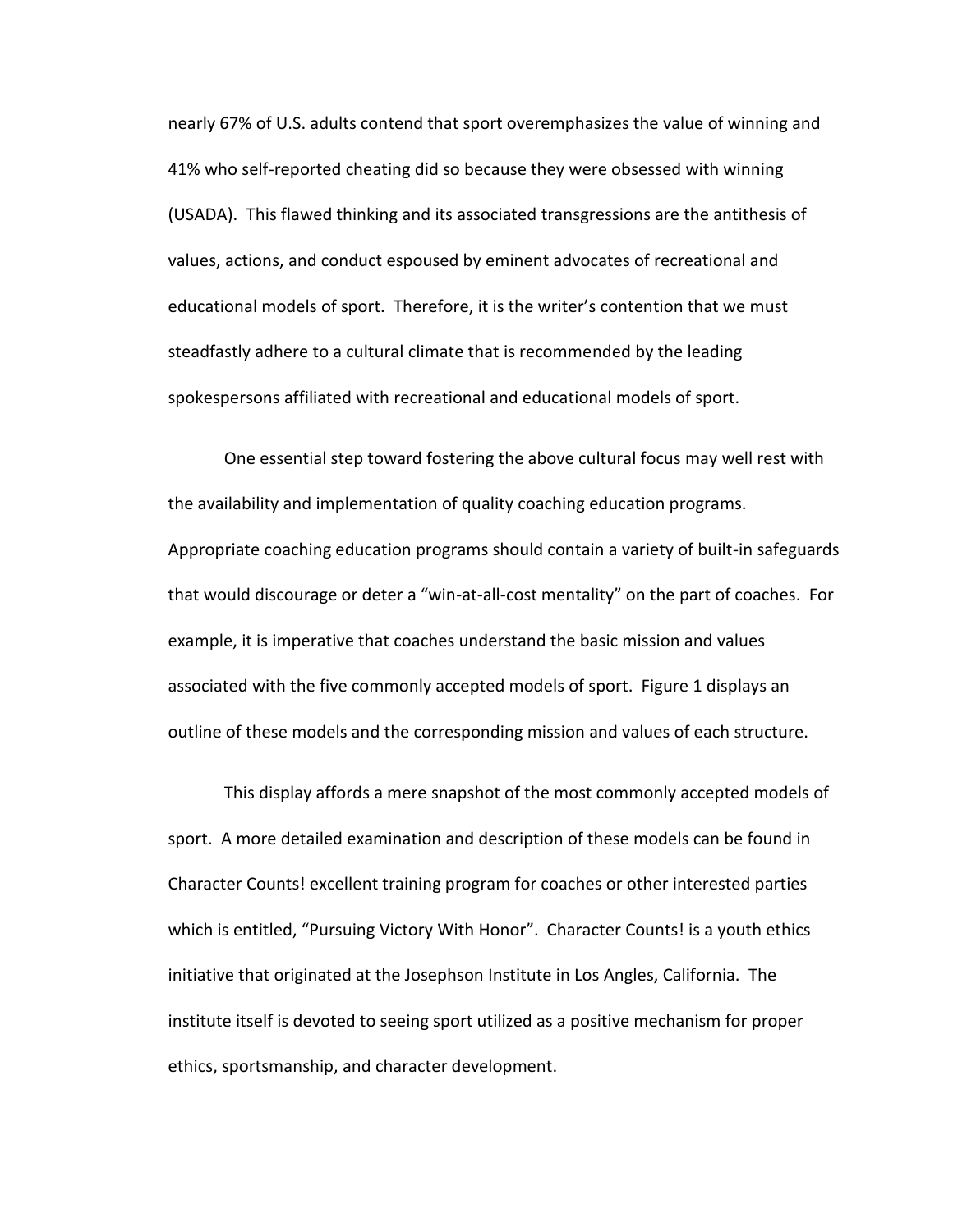Ideally, the recreational, educational and Olympian models of sport do not attach a significant premium on the value of winning per se. However, the value of winning is rapidly becoming an all-consuming goal in virtually all models of sport because it is often used as the key factor to define the success and/or failure of athletic programs. In many instances, it is the most commonly used marker to assess whether or not one's coaching efforts are deemed to be successful or unsuccessful.

Developing a sound coaching philosophy is one of the most important tasks associated with a quality coaching education program. The philosophy must be based on one's own values and beliefs, but it must also be congruent with the values of a particular model of sport. Thus, the processes of sport participation should exceed the product of sport until one reaches a business model level of competition. However, there is enormous pressure on coaches in all models of sport to win. In such cases, the means justify the end. Any coaching behaviors or actions are justifiable as long as they facilitate winning on the scoreboard! In turn, the idea is constantly reinforced by timeless adages such as "just win, Baby" or "winning is not the most important thing, it is the only thing". Kids engage in sports primarily to have fun, but parents and coaches want to win (Lumpkin) and it seems like the larger the margin of victory, the better. Other prominent professionals have addressed the issue of placing too much of a premium on winning as well. For example, Mark Hyman, an assistant professor at George Washington University, recently published two excellent books on youth sports. These works include Until it hurts: America's obsession with youth sports and how it harms our kids and The most expensive game in town: The rising cost of youth sports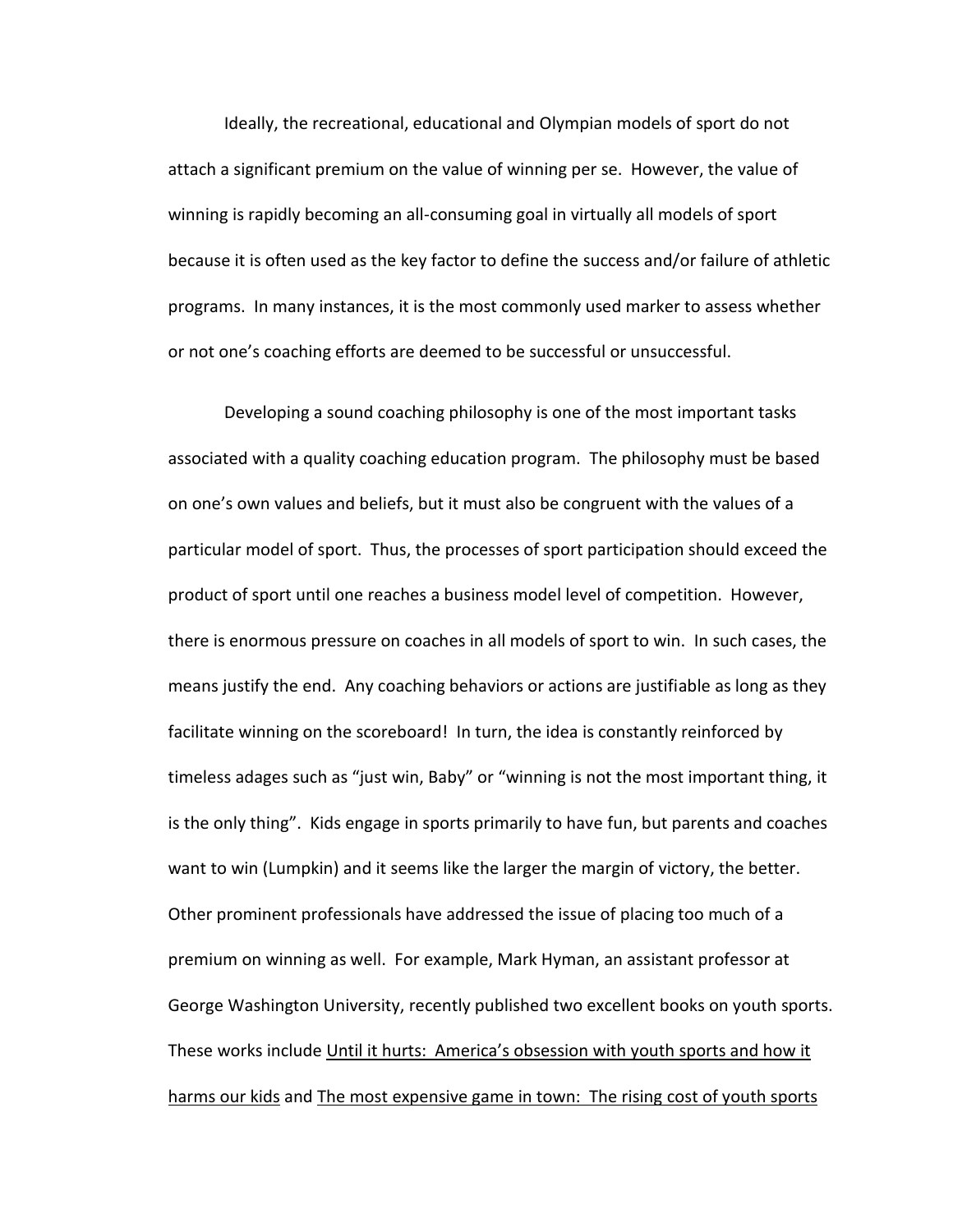and the toll on today's families. In his opinion, the adult focus on winning by coaches and parents has eliminated the "fun" principle associated with sport participation plus kids are "tired of being yelled at by coaches and parents" (Toporek). In similar fashion, Nichole LaVoi, an associate director of the Tucker Center for Girls and Women in Sport, said "to keep [youth-athletes] playing, parents and coaches must imbue sport with a spirit of fun, mastery, and team work and leave the all-or-nothing win mentality to the professionals" (Toporek). Therefore, it becomes vitally important that coaches resist all temptations to fall prey to this thinking and remain steadfast to the goals of fun, enjoyment, and personal development of their participants.

Granted, there are occasions when teams end up playing against an opponent of far less ability so the potential of winning by a lopsided margin exists. In such cases, many sport leagues have adopted "mercy rules" to shelter teams that are grossly mismatched. The underlying intent behind a sport's mercy rule is to teach compassion for an inferior opponent, teach sportsmanship, and create a level playing field when there is an enormous disparity of talent between opposing teams. Many parents and coaches, however, are adverse to the use of mercy rules. They believe that such rules are counter-productive and view them as the "wussification of America" and a "ridiculous rule," saying they teach "lesser teams that there's always someone there to cushion the blow" (Urbanski).

One inherent part of any coach's philosophy is the arch-riding issue of process versus product. Many coaches believe that if you attend to the process of preparing to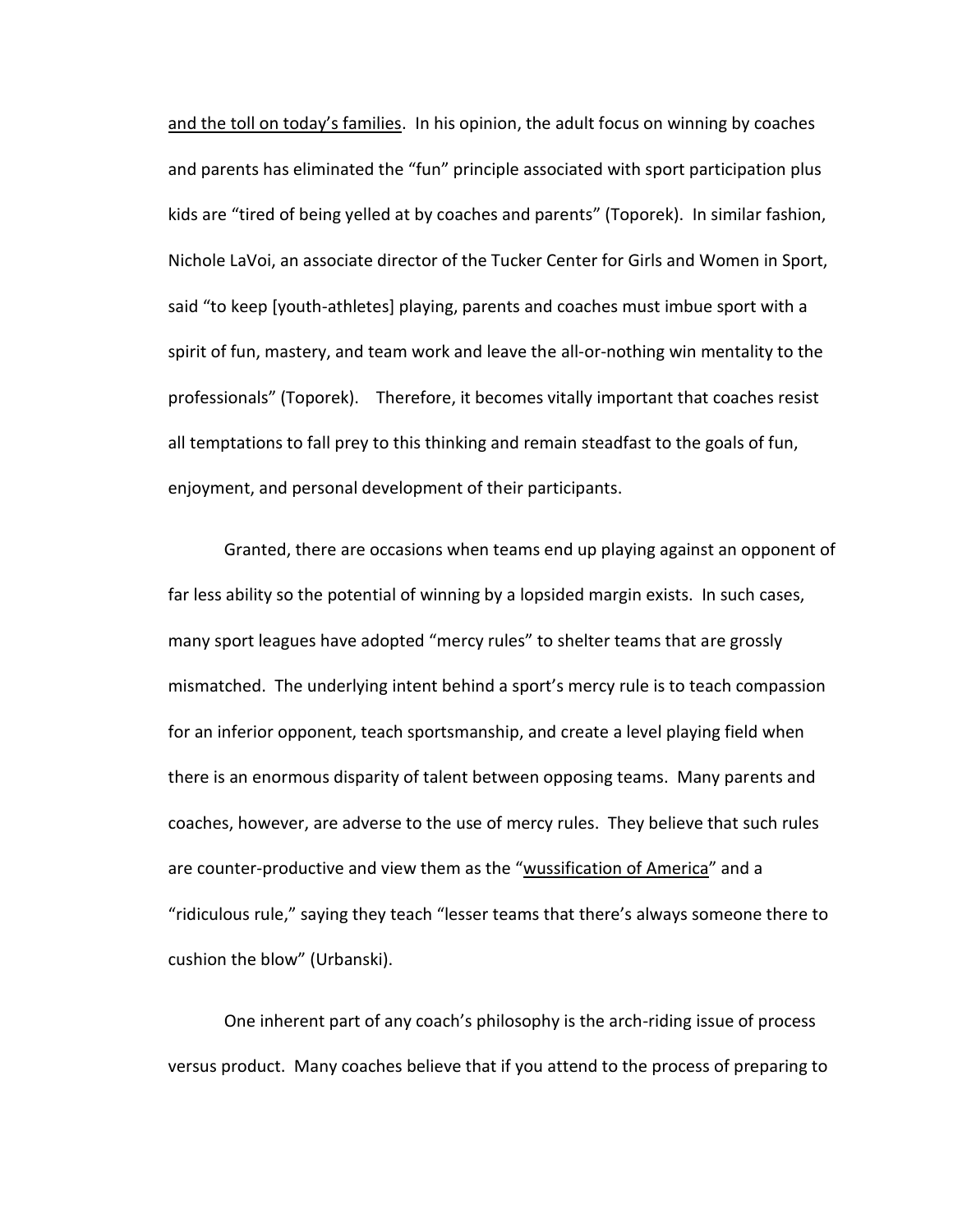win, then winning will ultimately take care of itself. Tom Osborne's More Than Winning illustrated and served as a classic example of this tenet. In its simplest format, if each and every athlete prepares to the best of his/her ability in every practice or training session, winning will take care of itself. Thus, it becomes imperative for each participant to maximize their practice and conditioning preparations in order to strengthen the team. The epitome of the forgoing principle is to "create a situation in which the players feel a responsibility to their teammates to perform at a high level with a winning attitude" (Dawson, 2013, p. 52).

The adoption of a particular coaching style usually emerges as a result of one's personality type, their coaching philosophy, and the manner in which she/he may have been coached. Most coaching education programs customarily acknowledge three distinct styles of coaching (Martens). They include the cooperative (democratic), command (autocratic), and submissive (anarchic) methods of teaching.

The cooperative style of coaching has, in most cases, surpassed the more traditional command style of coaching. It recognizes the value of an athlete-centered approach which means that all coaching behaviors or actions are enacted with the health, safety, and well-being of each and every athlete as its major guiding principle. As a result, this style of coaching seems to be more conducive to creating an environment that is fun, enjoyable, and lends itself to the development of important life skills and life lessons. It embraces the value of process over product because it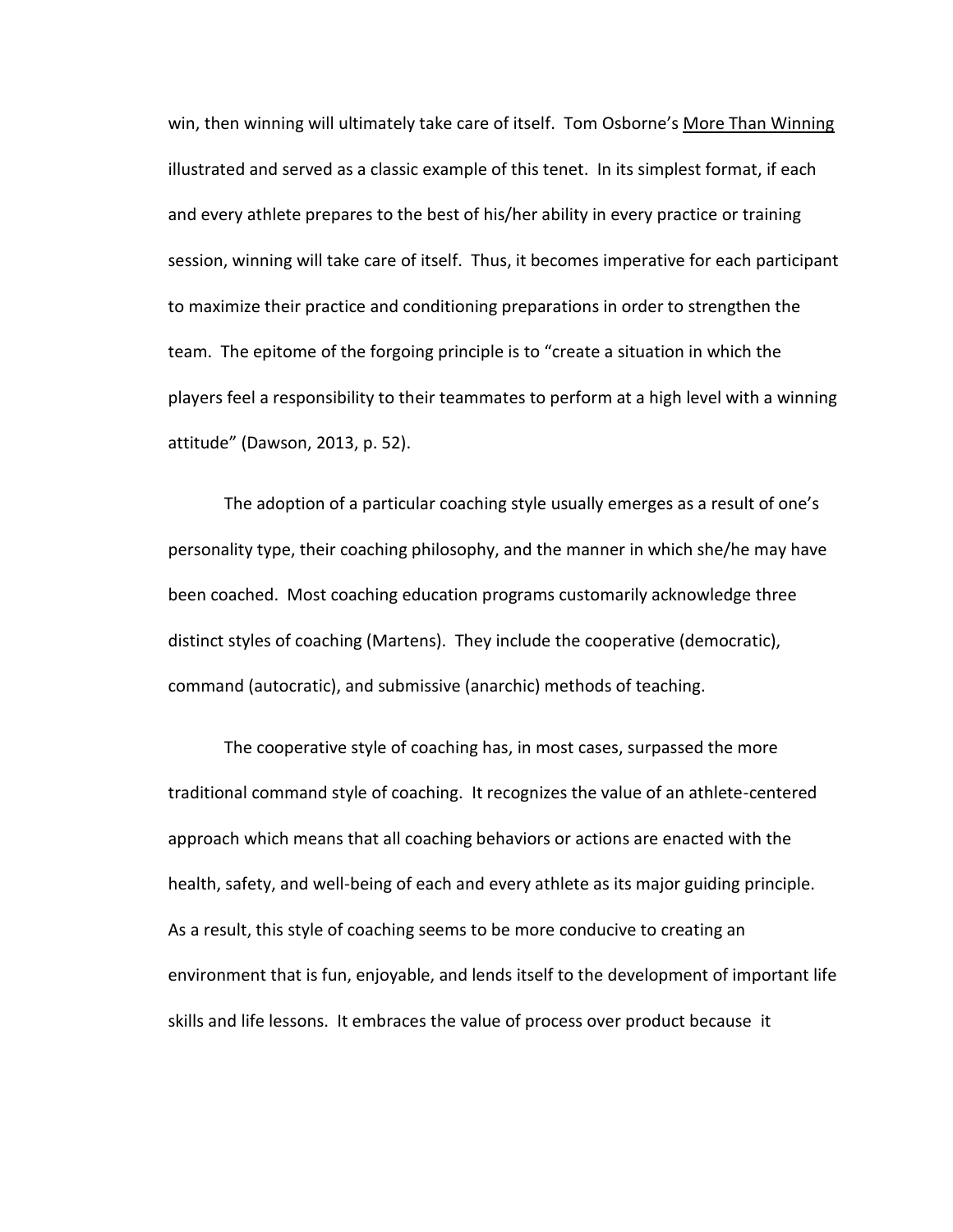recognizes the total athletic experience as a viable educational tool that can have positive, lifelong implications for participants.

Another area in the list of safeguards to create a positive sport environment is reflected in the Positive Coaching Alliance's sportsmanship promotion concept of "honoring the game". According to the PCA (Thompson), good sports respect the game's rules, their opponents, the officials, their teammates, and oneself. This process of fair and exemplary conduct is summarized by the Positive Coaching Alliance through its use of the acronym ROOTS.

Contrast, if you will, some of the typical bounty gate behaviors with having a true respect and sense of admiration for a worthy opponent. Quality opposition should be viewed as a gift because it requires you to compete at your maximum ability level. This presents a totally different environment than a "no place for second place" scenario where *winning* is all that truly matters so any and all behaviors are tolerated to accomplish it.

My final step toward fostering a positive sport culture entails using the National Association of Sport and Physical Education's National Standards for Athletic Coaches (NASPE) as the guiding framework for one's coaching education curriculum. This publication comprises eight domains and forty national standards that should be present in quality coaching education programs. Key benchmarks exist for each standard to ensure that future coaches are equipped with solid, core coaching competencies. Unfortunately, there is a multitude of individuals involved in the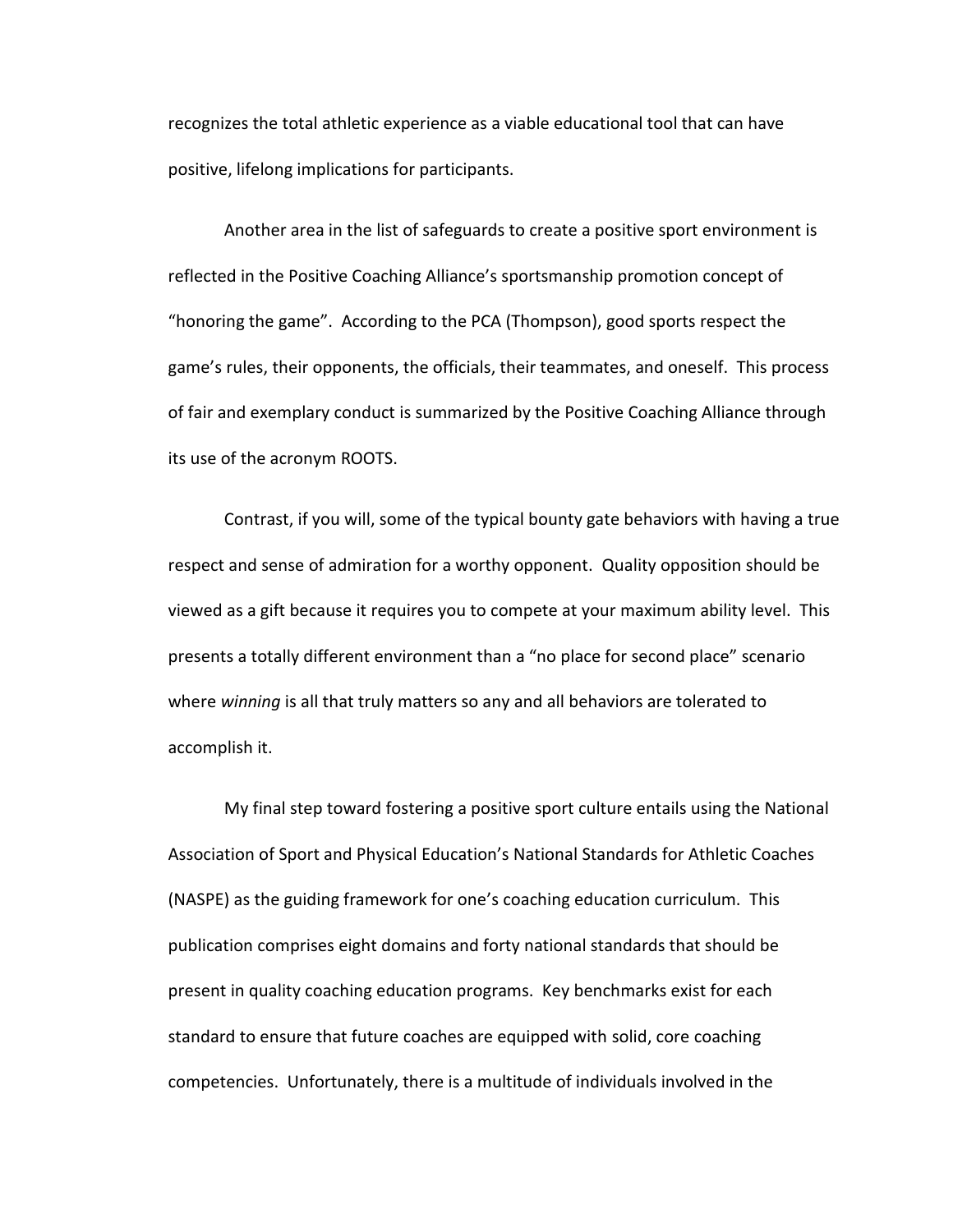coaching profession who have never had any type of exposure to this set of standards which are designed to produce a positive framework of coaching competencies. The problem is further compounded by a majority of parents. They become consumed with winning and forget about the fact that sports have the potential for enormous educational value and that they should also be fun and enjoyable. However, a recent article in the *Albuquerque Journal* indicated that beliefs on the part of some sport moms may be changing when it stated that "80% of sport moms wanted an alternative to the "win-at-all-cost" culture in many youth sport leagues" (Olmstead).

It is crystal clear that recreational and educational models of sport are under siege today. The principle culprit is clearly identifiable. It is a "win-at-all-cost" mentality that has taken a toe-hold on coaches and parents alike. The need to win has become an all-consuming focus and, unfortunately, it is taking priority over the mission and values that should accrue from the participation of athletes in quality sport programs.

A critical question to the above dilemma is how do we stem the tide against this ill-conceived or distorted thinking? I believe the answer lies in quality coaching education programs. Such programs will provide a variety of built-in safeguards that will insure coaches focus on those factors that make sport participation truly recreational or educational in nature. For example, sport will be used to teach life lessons and life skills through the process of athletic participation. Coaches will keep winning in its proper perspective and openly defy the current "winning-at-all-cost" syndrome that has gripped society as a whole. The welfare of athletes will be the first and foremost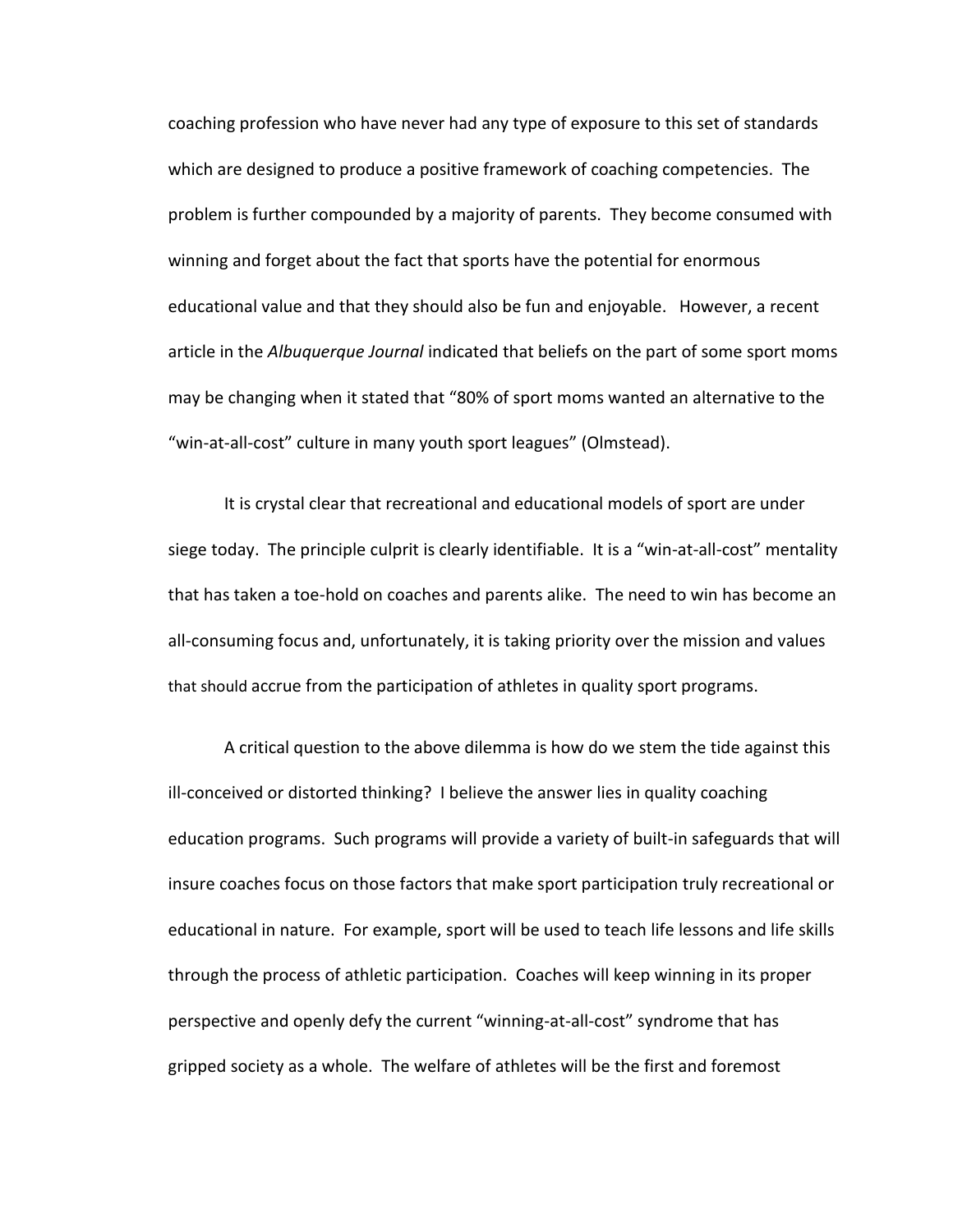priority of quality sport programs because they are athlete-centered in their philosophical approach. And finally, sports must be used to support the academic mission and goals of our educational institutions. If we cease to use sports as the viable educational component they can and should be, provided they are administered via the right philosophical approach and quality leadership, then the time has arrived to outsource them to external agencies and/or sport clubs who are seeking potential clients and added sources of revenue.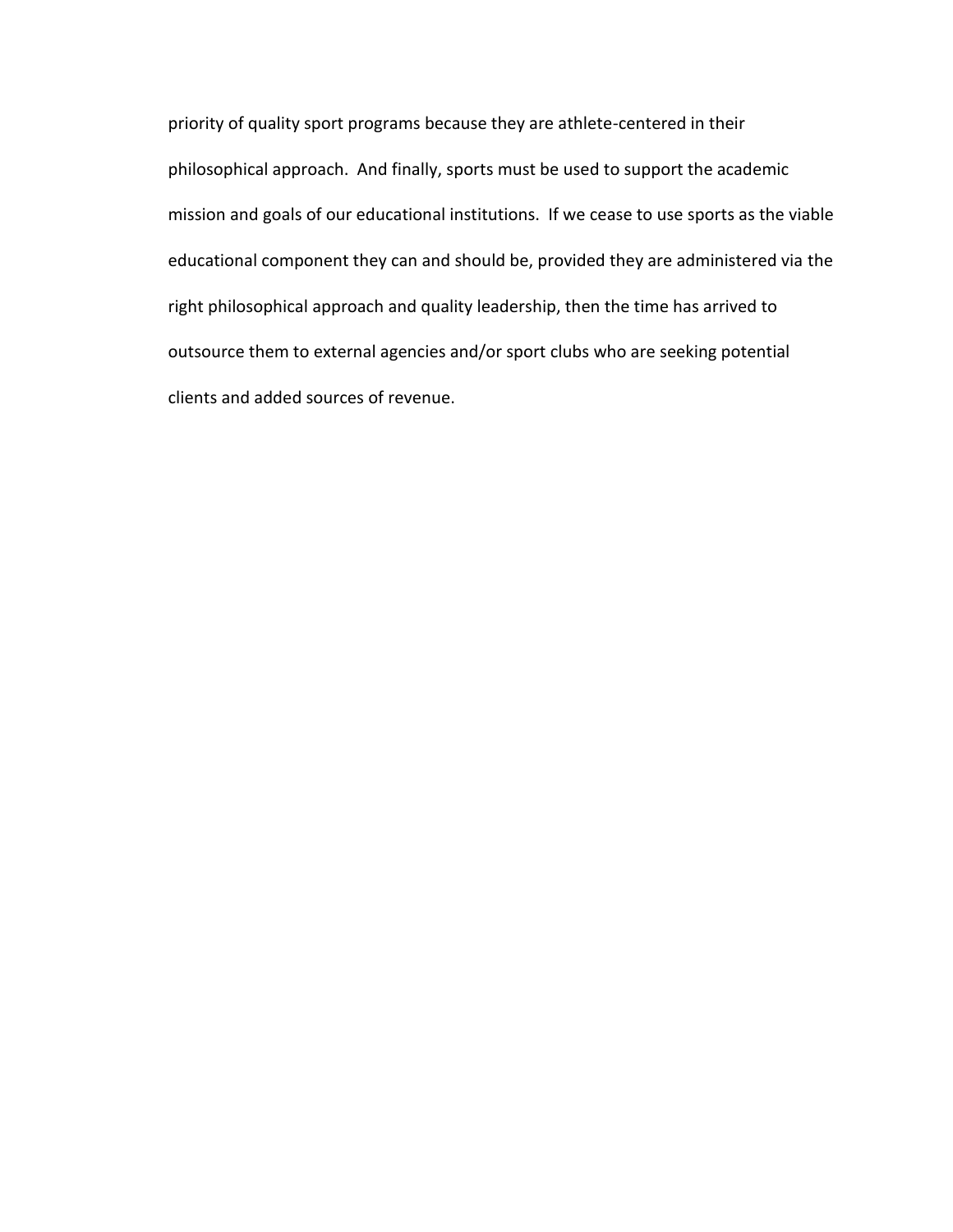# Figure 1

| Model Type                | <b>Basic Mission</b>    | Values                                           |
|---------------------------|-------------------------|--------------------------------------------------|
| <b>Recreational Model</b> | Fun and Enjoyment       | Importance of team                               |
|                           |                         | <b>Balanced competition</b>                      |
|                           |                         | Participation of all athletes                    |
|                           |                         | Positive coaching                                |
| <b>Educational Model</b>  | Personal Development    | Placing athletes' welfare first                  |
|                           |                         | Sports as a setting for learning                 |
|                           |                         | Supporting academic goals                        |
|                           |                         | Educational value of competing                   |
| <b>Olympian Model</b>     | Competition for its own | Preparation processes to be<br>successful        |
|                           |                         |                                                  |
| <b>Business Model</b>     | Money and Glory         | Winning                                          |
|                           |                         | Recruitment or develop<br>exceptional athletes   |
|                           |                         | Showmanship and "star<br>quality"                |
|                           |                         | Violence                                         |
|                           |                         | Commercialization                                |
| Personal-Career Model     | Self-promotion focus    | Self-centered advancement<br>of coaches/athletes |

Character Counts! – Pursuing Victory With Honor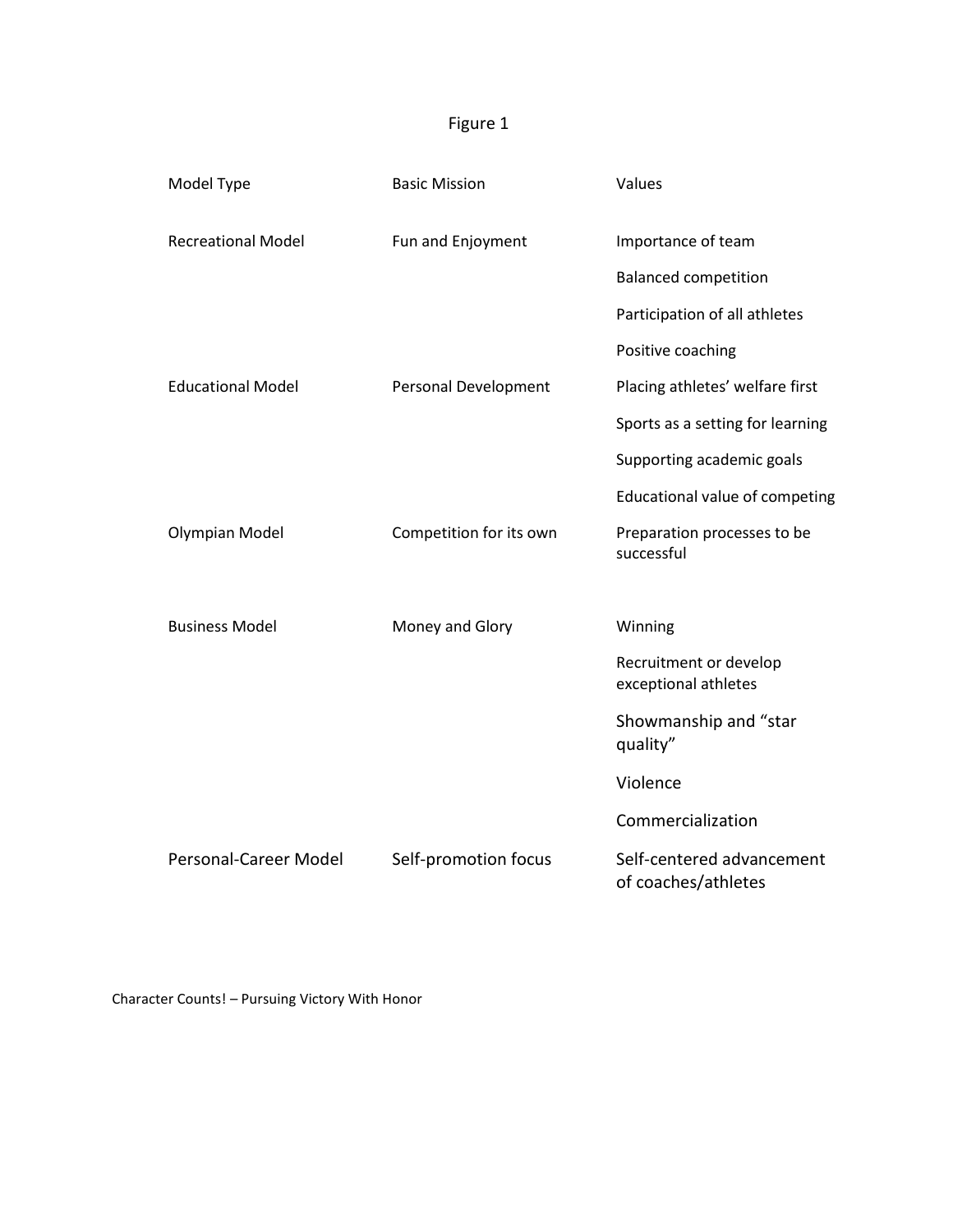## References

American Alliance for Health, Physical Education, Recreation and Dance. (2013). *Maximizing the benefits of youth sport* [Position statement]. Reston, VA: Author.

Dawson, C. (2013). Strength in unity. *Training & Conditioning*, 23(3) 49-54.

Engh, F. (2002). *Why Johnny hates sports*. Garden City Park, NJ: Square One Publishers.

Gaio, M. (2013, June 27). Study reveals alarming safety trends in youth sports. *Athletic Business E-News Daily*. Retrieved from http://www.athleticbusiness.com.editors/blog/default.aspx?1147&topic

Lumpkin, A. (Summer, 2013). Youth sports: Just win, baby. *Phi Kappa Phi Forum*, p. 26.

Martens, R. (2012). *Successful coaching (4th ed.)*. Champaign, IL: Human Kinetics.

Mickadeit, F. (2012, September 21). Mickadeit: nothing peewee about bounties on kids. *The Orange County Registrar*. Retrieved from http://www.ocregister.com/articles/zanelli-372403 players-program

NASPE. (2006). *Quality coaches, quality sports: National standards for sport coaches (2nd ed.)*. Reston, VA: NASPE.

Nebraska ETV Network (2000). Coach Osborne: More Than Winning [DVD]. (Available from Nebraska ETV Network, P.O. Box 83111, Lincoln, NE 68501.

Olmstead, D. (2013, September 15). Leagues make playing easier for the family. *Albuquerque Journal*. Retrieved from http://www.abqjournal.com/263339/living/leagues-make-playingeasier-for-the-family.html

Sharon, K., & Mickadeit. F. (2012, September 21). Bounties split tustin pop warner club. *The Orange County Registrar*. Retrieved from http://ocregister.com/common/printer/view.php?db=ocregister&id=372404

Thompson, J. (2003). *The double-goal coach*. New York, NY: HarperCollins Publishers, Inc.

Toporek, B. (2013, October 11). N.Y. times hosts roundtable on pros and cons of youth sports. *Schooled in sports: Beyond the box scores in the world of k-12 athletics*. Retrieved from [http://blogs.edweek.org/edweek/schooled\\_in\\_s](http://blogs.edweek.org/edweek/schooled_in_sports)*ports*

Urbanski, D. (2013, September 25). The 'wussification of America'?: youth football league fines teams \$200 when they win by 35 points. *The Blaze*. Retrieved from http://www.theblaze.com/stories/2013/09/25/the-wussification-of-america-youth-football-1...

USADA. (2011). What sport means in America: A study of sport's role in society. *Executive Summary*. Silver Springs, MD: Discovery Education.